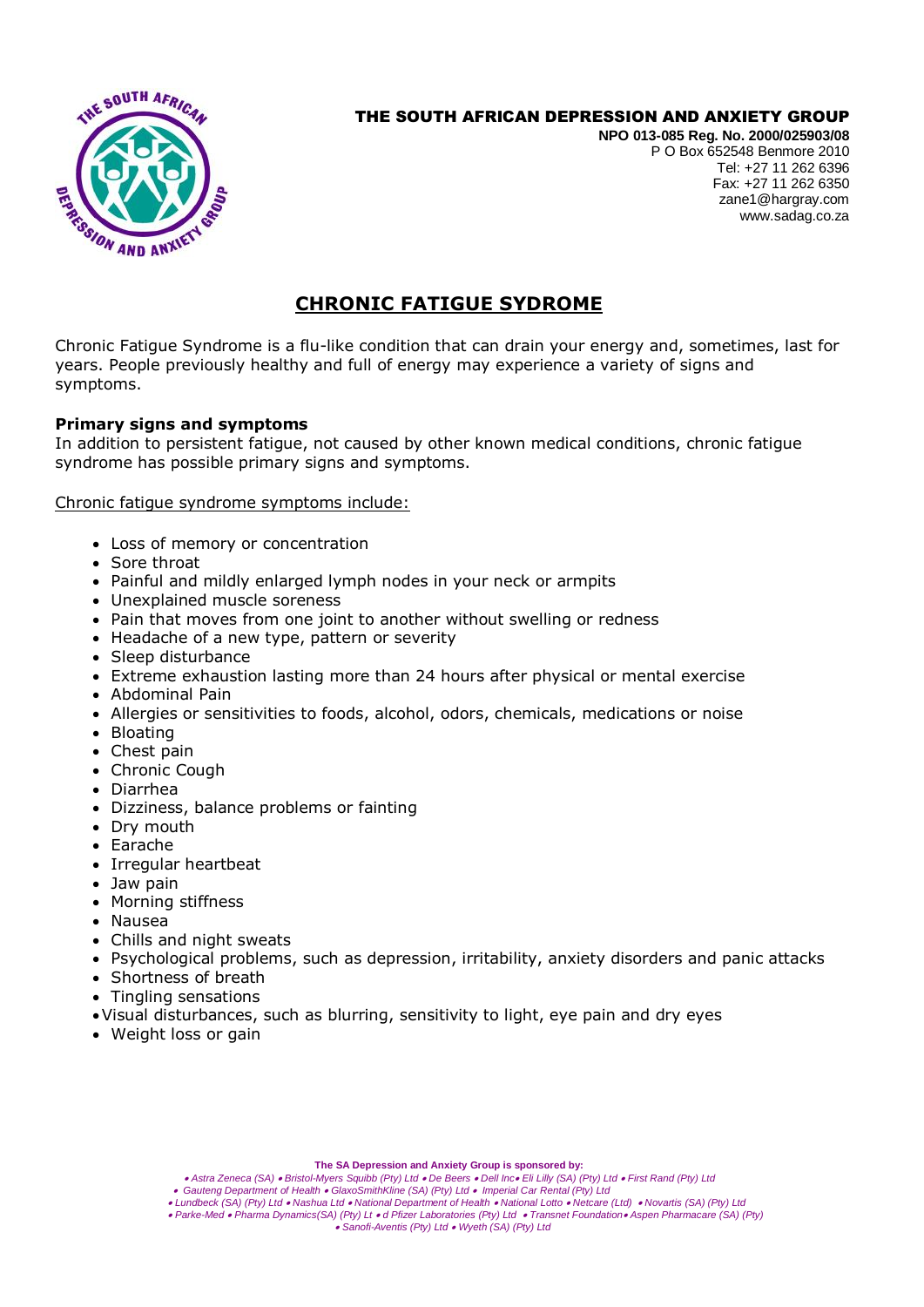According to the International Chronic Fatigue Syndrome Study Group — a group of scientists, researchers and doctors brought together by the Centers for Disease Control and Prevention (CDC) to determine a standard method for defining and diagnosing chronic fatigue syndrome — a person meets the diagnostic criteria of chronic fatigue syndrome when unexplained persistent fatigue occurs for **six months or more** along with at least **four of the eight** primary signs and symptoms.

If you have chronic fatigue syndrome, your symptoms may peak and become stable early on, and then come and go over time. Some people go on to recover completely, while others grow progressively worse.

#### **Causes**

Of all chronic illnesses, chronic fatigue syndrome is one of the most mysterious. Unlike definite infections, it has no clear cause. Several possible causes have been proposed, including:

- Depression
- Iron deficiency anemia
- Low blood sugar (hypoglycemia)
- History of allergies
- Virus infection, such as Epstein-Barr virus or human herpesvirus 6
- Dysfunction in the immune system
- Changes in the levels of hormones produced in the hypothalamus, pituitary glands or adrenal glands
- Mild, chronic low blood pressure (hypotension) .

#### **Risk factors**

Women are diagnosed with chronic fatigue syndrome two to four times as often as men, but sex isn't a proven risk factor for this condition. It may be that women are simply more likely than men are to report their symptoms to their doctor.

The condition is most common in people in their 40s and 50s, but it can affect people of all ages.

Because the cause of the condition is unknown, doctors have yet to determine and confirm definite risk factors for the disease.

#### **When to seek medical advice**

Fatigue can be a symptom of many illnesses, such as infections or psychological disorders. In general, see your doctor if you have persistent or excessive fatigue. Severe fatigue that prevents you from fully participating in activities at home, work or school may be a symptom of an underlying medical problem.

**If you have any questions or would like to speak to a counsellor 7 days a week from 8am – 8pm, please call the Sleeping Disorders Helpline 0800 SLEEPY (0800 753 379) or visit the website www.sadag.co.za**

**The SA Depression and Anxiety Group is sponsored by:**

 *Gauteng Department of Health GlaxoSmithKline (SA) (Pty) Ltd Imperial Car Rental (Pty) Ltd*

 *Lundbeck (SA) (Pty) Ltd Nashua Ltd National Department of Health National Lotto Netcare (Ltd) Novartis (SA) (Pty) Ltd*

 *Parke-Med Pharma Dynamics(SA) (Pty) Lt d Pfizer Laboratories (Pty) Ltd Transnet Foundation Aspen Pharmacare (SA) (Pty)* 

*Sanofi-Aventis (Pty) Ltd Wyeth (SA) (Pty) Ltd* 

*Astra Zeneca (SA) Bristol-Myers Squibb (Pty) Ltd De Beers Dell Inc Eli Lilly (SA) (Pty) Ltd First Rand (Pty) Ltd*